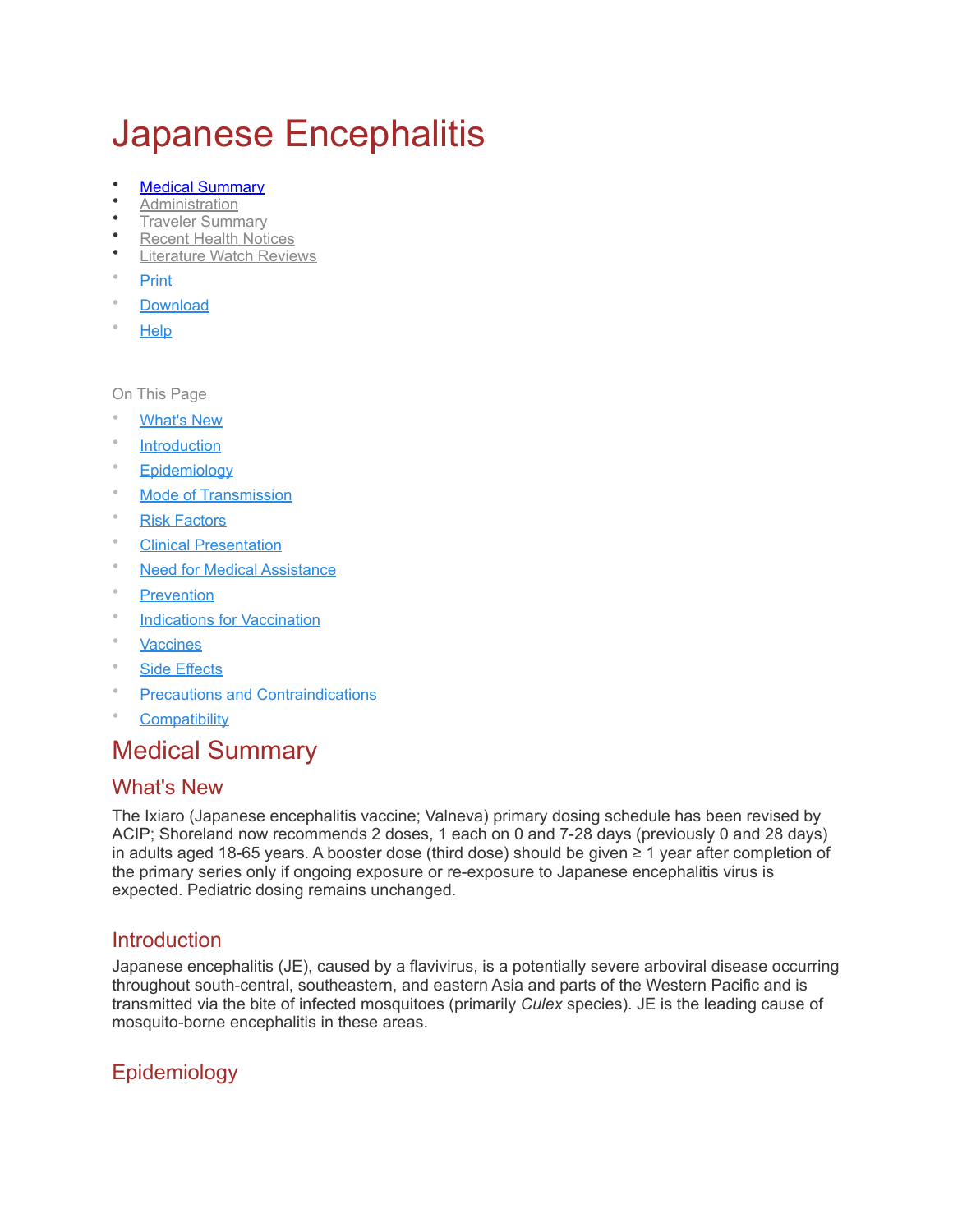JE virus (JEV) is the most common vaccine-preventable cause of encephalitis in Asia, extending in a wide belt from Japan and northern coastal China throughout southeastern Asia and across India to Pakistan and is present through the Western Pacific islands from Indonesia to Papua New Guinea and as far north as the Philippines. Cases occur primarily in rural agricultural areas, often associated with rice cultivation and flood irrigation. However, in some areas, these ecological conditions may occur near (or occasionally within) urban centers. Among local populations, the incidence of JE is 5 to 50/100,000 per year, mostly in children aged < 15 years (most adults have acquired natural immunity after childhood infection).

In temperate areas of Asia, transmission is seasonal (occurring toward the end of the summer rains) and peaks in the summer and fall. In the subtropics and tropics (including Indonesia, the Philippines, southern Thailand, and southern Vietnam), transmission varies seasonally with monsoon rains and irrigation practices, but it may be prolonged or even occur throughout the year. However, altitude and local variations in rainfall and temperature affect mosquito breeding and seasonality of transmission.

Fewer than 100 cases of JE have been reported in travelers going to endemic areas of Asia since the 1970s; most cases were acquired in Thailand and Bali, Indonesia (followed by China and the Philippines). The overall incidence of JE among travelers going to Asia is estimated to be less than 1 case per 1 million travelers. Among travelers from the U.S., all age groups are equally susceptible to JEV infection due to lack of prior exposure. No travel-related cases have been reported among exclusively urban travelers.

# Mode of Transmission

JEV is transmitted to humans through the bite of infected mosquitoes (primarily *Culex* species). *Culex tritaeniorhynchus* are early evening-biting and night-biting mosquitoes that breed in rice fields. The virus is maintained in an enzootic cycle between mosquitoes and amplifying vertebrate hosts, primarily wading birds and pigs.

Humans are incidental or dead-end hosts because they usually do not develop a level or duration of viremia sufficient to infect mosquitoes. Therefore, infected travelers pose little risk for introducing the virus into the U.S. or other nonendemic areas.

# Risk Factors

Current risk in travelers is estimated to be low (< 1/100,000 travelers per month of travel) to very low (< 1/1,000,000 travelers per month of travel).

Overall risk is very low for short-stay travelers and for those who confine their travel to urbanized areas or brief daytime rural exposures during typical tourist excursions. However, cases may be sporadic and have occurred in short-stay visitors traveling out of the JE transmission season whose only rural travel had been to beach resorts. Travelers with extensive unprotected outdoor, evening/ nighttime exposure in rural areas, who participate in activities such as biking, hiking, camping, fishing, hunting, and certain occupational activities, may be at high risk even if their trip is brief.

Expatriates and long-stay travelers (> 1 month) in rural areas are likely at a risk similar to the susceptible resident population (5-50 cases/100,000 children per year) where JE is endemic or epidemic.

# Clinical Presentation

The incubation period is 5 to 15 days. Onset is abrupt, with high fever, nausea, vomiting, headache, and altered mental status (including symptoms such as confusion, disorientation, coma, or inability to talk). Convulsions, muscular paralysis, and respiratory difficulties may follow. Seizures are common, especially in children, and gastrointestinal pain and vomiting may be the dominant symptoms.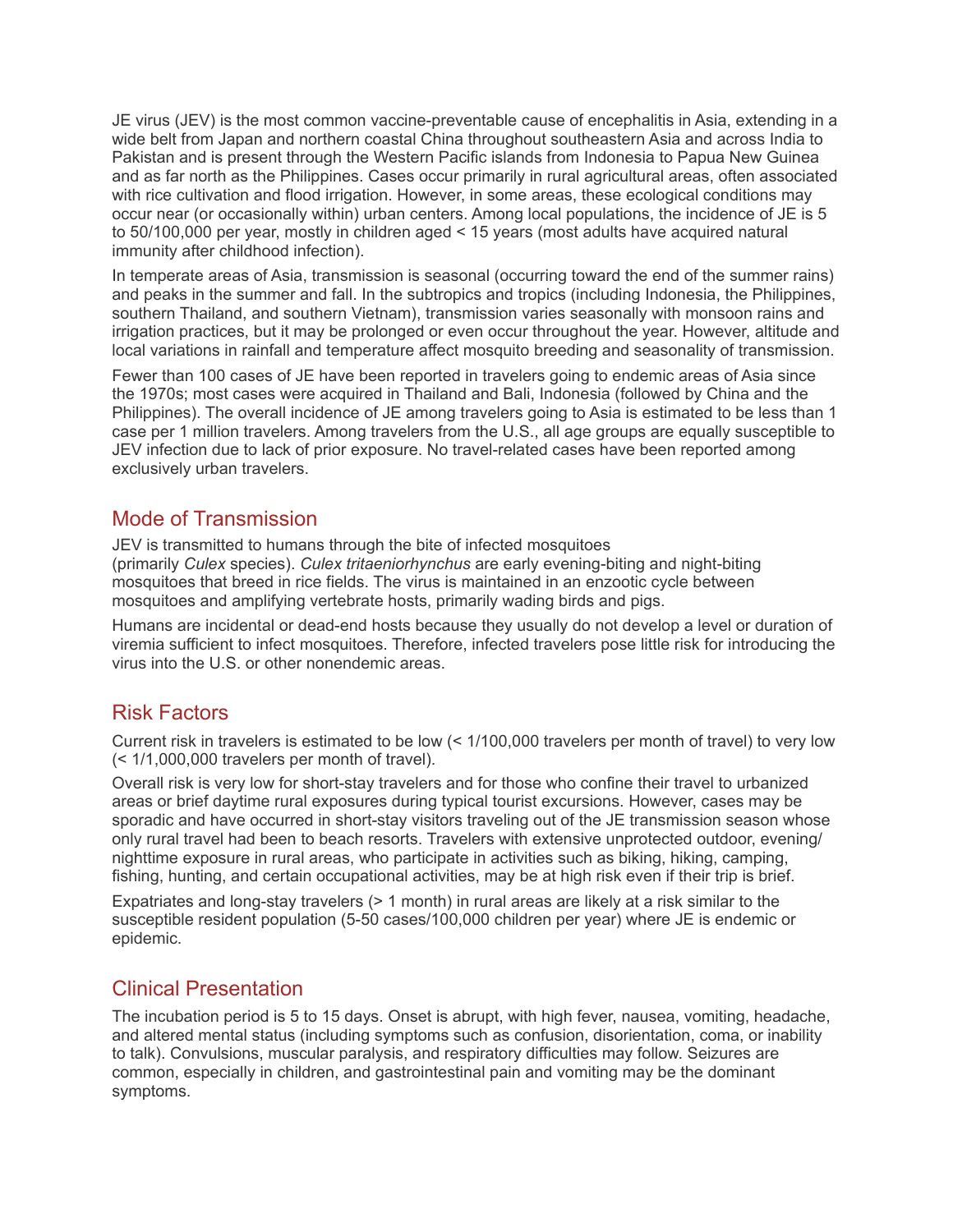The case-fatality ratio is as high as 30%, with young children (aged < 10 years) having a greater risk of severe disease and a higher case-fatality rate. Among survivors, 30% to 50% have serious neurological, cognitive, or psychiatric sequelae.

In a study of 55 cases of travelers with JE, 10 died (case-fatality rate = 18%). Of the survivors, 24 (44%) had sequelae, 12 recovered completely, and 9 had an uncertain outcome. Sequelae were severe (neuropsychological or physical, including total incapacitation) in 10 cases (42%) and nonsevere (mild tremor, poor concentration, or memory problems) in 7 cases.

Among local residents, more than 99% of infections are asymptomatic; asymptomatic rates among travelers are not known.

# Need for Medical Assistance

Medical assistance should be sought in the event of onset of acute fever within 15 days of leaving an endemic zone, especially if neurological symptoms are present. JE should be considered a possible cause of fever in travelers recently returned from Asia.

# Prevention

## **Nonvaccine**

Personal protective measures are the main prevention strategy. Mosquitoes that transmit JEV (*Culex*spp.) are generally night biters but have peak biting activity at dusk and again at dawn. Regardless of vaccination status, travelers should be especially vigilant in applying repellent during peak biting activity times. Treat outer clothing, boots, tents, and sleeping bag liners with permethrin (or other pyrethroid) when traveling in a very high-risk area for JE. See *[Insect Precautions](https://www.travax.com/library/insect-precautions)*.

## Vaccine

Cell-culture vaccines are available in the U.S. and elsewhere (see [Vaccines\)](https://www.travax.com/library/japanese-encephalitis#vaccines). These vaccines induce protective antibody levels in nearly 100% of recipients within 7 days of administration of the second dose of a 2-dose (days 0, 28) primary series (a single dose is not protective). At 12 months after a 2 dose primary series, 58% to 83% of vaccinees were seroprotected. In adults, 6 years after receiving a booster dose at 12 to 24 months, 96% of vaccinees were seroprotected, and modeling predicted that 75% of vaccinees would be protected for ≥ 10 years. In children, 2 years after administration of the booster dose, 100% of vaccinees were seroprotected; despite gradual waning over time, seroprotective titers were significantly greater than that in children who did not receive a booster dose.

A single study indicates a 99% seroconversion rate 7 days after the second dose of a 2-dose accelerated regimen (days 0, 7), with 94% still seroprotected after 1 year.

# Indications for Vaccination

Note: Shoreland's vaccine recommendations, which focus primarily on the risk to the individual traveler, reflect a synthesis and reconciliation of available advice from CDC, ACIP, AAP, and WHO, as well as ongoing global surveillance and the published literature. These recommendations may differ from those of individual countries' public health authorities.

## Routine

Vaccination is recommended for laboratory workers with a potential for exposure to infectious JEV.

## **Travel**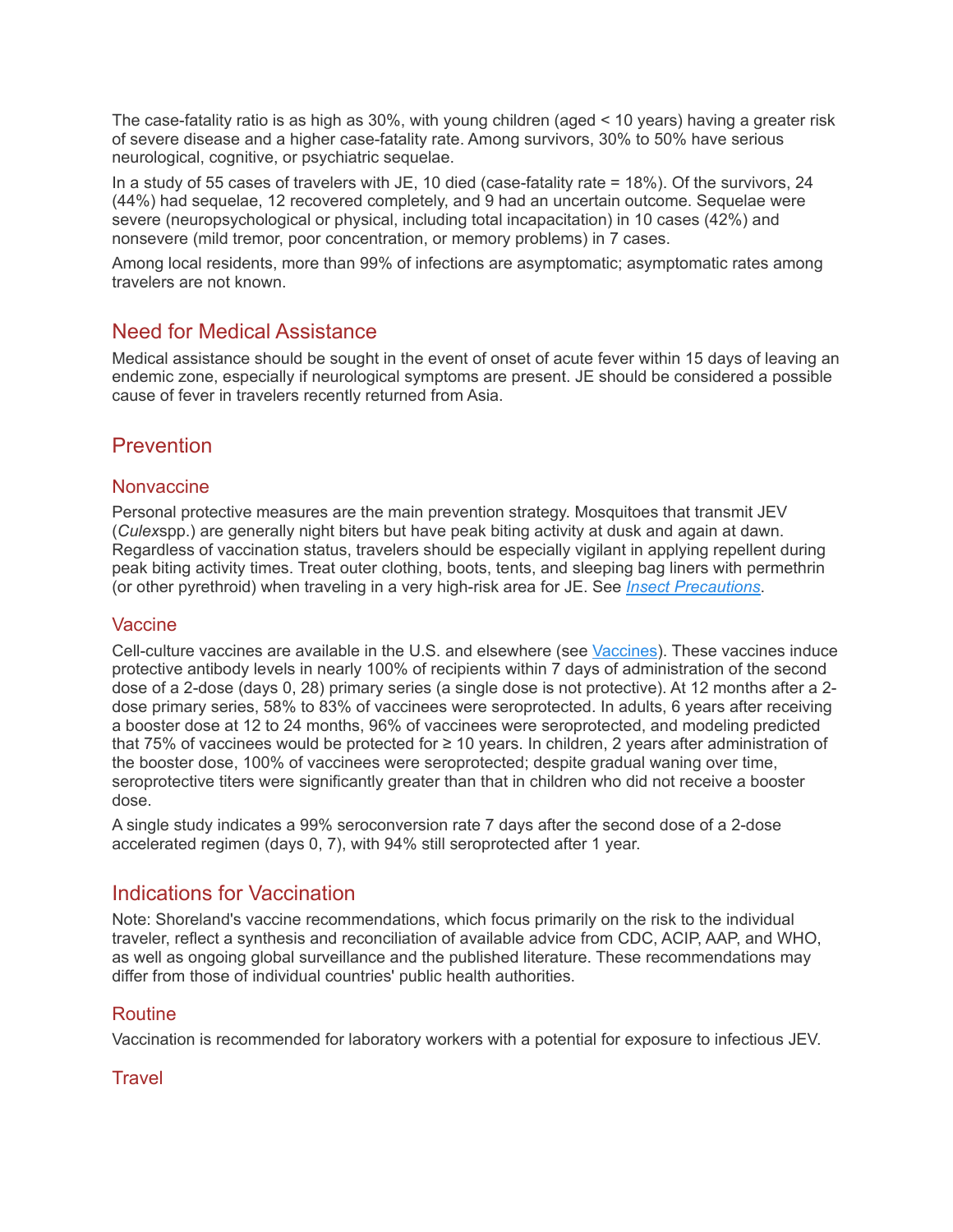Refer to Travax Destinations for country-specific recommendations that take into account destination, duration of stay, frequency of travel to risk areas, activities, level of risk of JE in the country, and transmission season.

Vaccination is recommended for:

- Travelers who plan to spend ≥ 1 month in endemic areas during the JEV transmission season.
- Travel to an area with a current known epidemic or outbreak.
- Shorter rural travel (< 1 month) to endemic areas during transmission season by persons with extensive outdoor exposure (e.g., travelers spending substantial time outdoors in rural or agricultural areas, especially during the evening or night; those participating in outdoor activities, such as camping, hiking, trekking, biking, fishing, hunting, or farming).
- Long-stay urban expatriates, due to the likelihood of occasional rural travel or repeated short visits to endemic areas of the country during a high-risk period of JEV transmission.
- Travelers going to endemic areas who are uncertain of specific destinations, activities, or duration of travel.
- Risk-averse travelers desiring maximum pretravel protection and traveling for short stays in risk areas (because sporadic cases have occurred in this situation, albeit rarely).

Vaccination is not recommended for short-stay (< 1 month) travelers whose travel will be limited to urban areas, day trips to usual tourist sites in rural areas, or during times outside a well-defined JEV transmission season.

## Vaccines

*See also:* [Administration for Japanese Encephalitis Vaccine](https://www.travax.com/library/japanese-encephalitis/administration)

#### Vaccines: U.S.

#### **Inactivated Vero Cell Vaccine, SA14-14-2**

**Ixiaro** (JE-VC; Valneva/VaxServe)

- Approved for use in persons aged  $\geq 2$  months
- Available in single-dose, prefilled syringes (6 µg/0.5 mL dose)
- Contains formaldehyde, bovine serum albumin, sodium metabisulphite, aluminum hydroxide, and protamine sulfate
- Preservative- and thimerosal-free
- Latex-free

Vaccines: Available Outside the U.S.

#### **Inactivated Vero Cell Vaccines, SA14-14-2 Strain**

**Ixiaro** (Valneva): Canada, Europe, Hong Kong, Iceland, Israel, Liechtenstein, Norway, Singapore, and U.K.

- Same as the U.S. vaccine
- Approved for use in persons aged  $\geq 2$  months

**JEspect** (bioCSL/Seqirus): Australia, New Zealand, Pacific Islands, and Papua New Guinea (same as Ixiaro)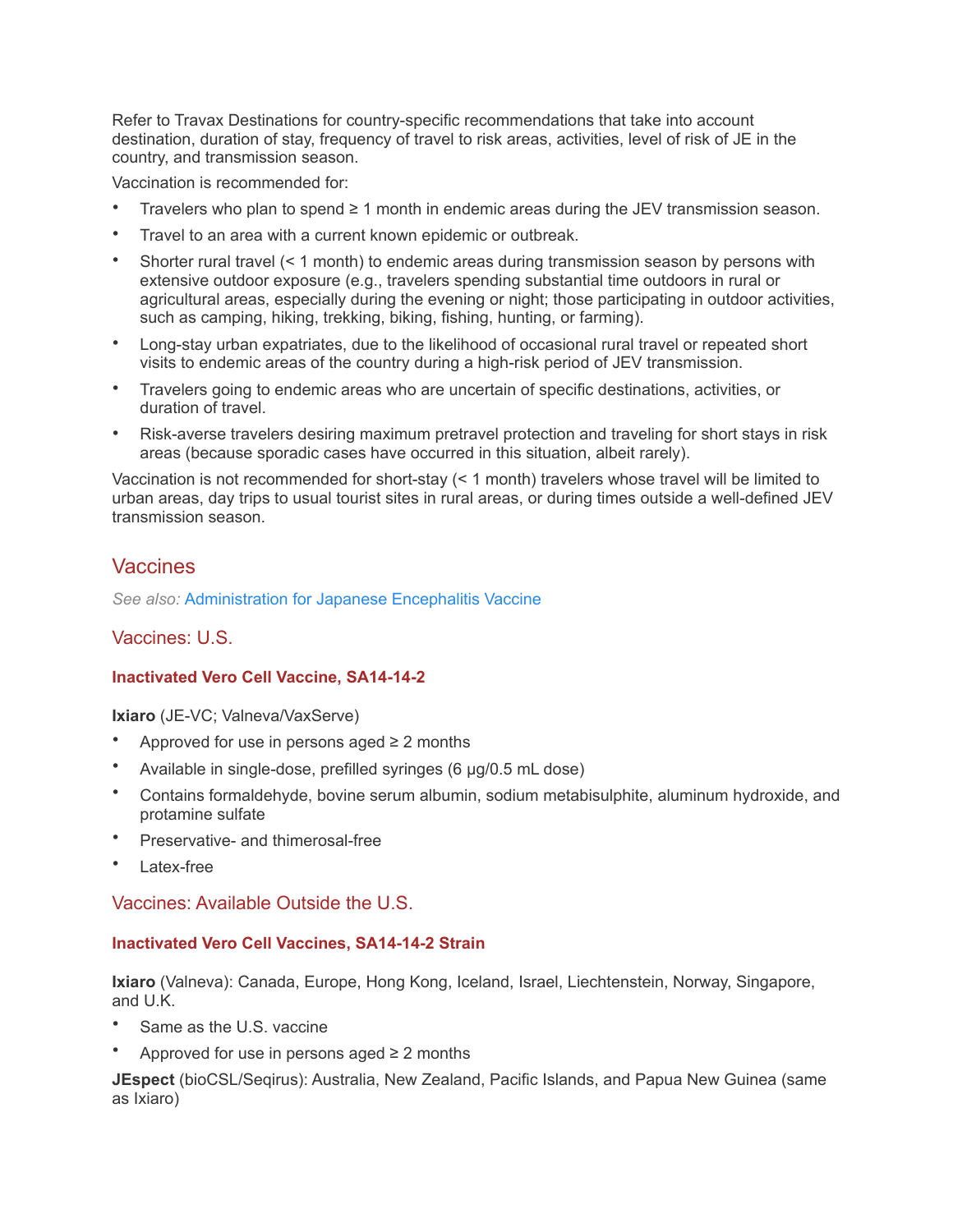- Approved for use in persons aged ≥ 18 years (use in children aged 2 months through 17 years only if an alternative vaccine is unavailable)
- Available in single-dose, prefilled syringes (0.5 mL)
- Contains aluminum hydroxide but no preservatives or antibiotics

**JEEV** (Biological E. Ltd/Valneva): Bangladesh, Bhutan, India, Nepal, Pakistan

- Approved for use in persons aged 1-49 years (0.25 mL/dose for ages 1-3 years and 0.5 mL/dose for ages  $>$  3 years)
- Available in single-dose vials (0.5 mL)

## **Inactivated Vero Cell Vaccines, Beijing-1 Strain**

**JEBIK V** (Biken): Japan

- Approved for use in persons aged  $\geq 6$  months
- Contains no adjuvant
- 99% and 100% seroconversion rates following second and third doses, respectively

**ENCEVAC** (Kaketsuken; Boryung): Japan, Korea

- Approved for use in persons aged  $\geq 6$  months
- Contains no adjuvant

#### **Inactivated Vero Cell Vaccine, 821564-XY Strain**

**JENVAC** (Bharat Biotech): India

- Approved for use in persons aged  $\geq 1$  year
- Available in liquid formulation in single- and multidose vials
- Contains aluminum and thimerosal (0.025 mg)

#### **Live Attenuated Hamster Cell Vaccine, SA14-14-2 Strain**

**CDJEVAX** (Chengdu Institute of Biological Products/Biogenentech): Cambodia, China, India, Laos, Myanmar, Nepal, North Korea, South Korea, Sri Lanka, Thailand

- The most widely used JE vaccine in Asia
- Approved for use in persons aged  $\geq 9$  months
- Available in single- and 5-dose vials (0.5 mL/dose)
- Single-dose vaccine given subcutaneously (SC) followed by a booster dose given later

#### **Live Attenuated Chimeric Recombinant Vaccine, SA14-14-2 Strain**

**JE-CV** (Sanofi Pasteur/GPO-MBP): Malaysia; branded as Imojev MD in the Philippines, Imojev in Australia, and Thaijev in Thailand

- Approved for use in in persons aged ≥ 9 months in Australia and in persons aged ≥ 12 months in the Philippines
- Single-dose vaccine (0.5 mL) given SC followed by a booster dose given later for persons aged < 18 years
- $\circ$  Seroprotection is reached 14 days after vaccination in 93% of vaccinees.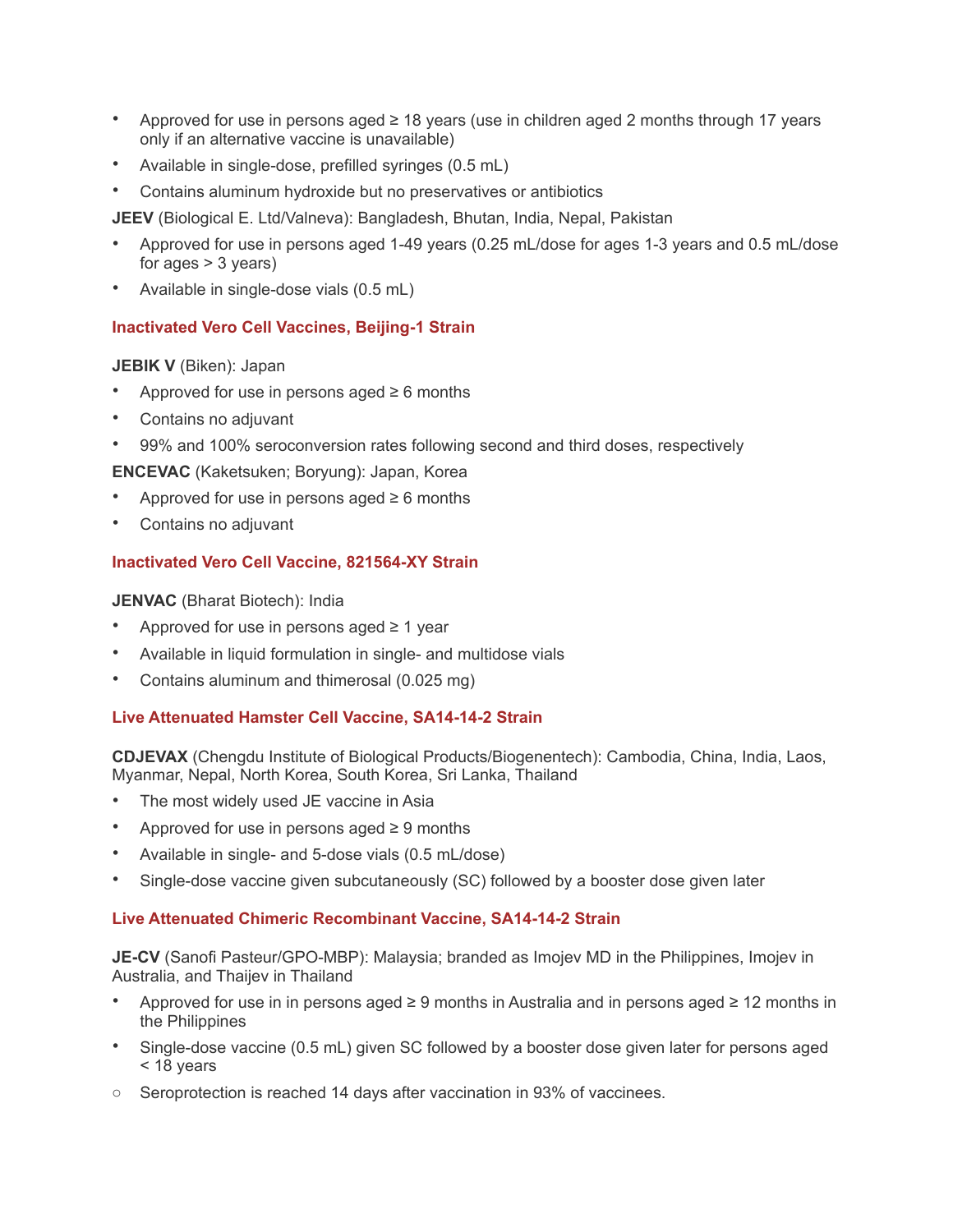- o 99% and 95% seroconversion rates after 1 dose in adults and children, respectively
- In Australia, preliminary data demonstrated considerable protective antibody levels for 60 months following a single dose.
- Available as freeze-dried powder in single- and 4-dose vials for reconstitution with diluent in separate vials
- Contains lactose, histidine, mannitol, and human serum albumin but no adjuvants or antimicrobial preservatives
- Information on latex content is not available

#### **Killed Inactivated Mouse-Brain Vaccines**

Mouse-brain vaccines are potentially toxic and no longer recommended by WHO.

**Japanese Encephalitis Vaccine** (Green Cross): Korea, Malaysia

- Primary series: 3 doses (given at 0, 7, 28 days) given SC
- Approved for use in some Southeast Asian countries; available in Europe by special release

**Jevax** (Vabiotech): Vietnam

- Approved for use in persons aged  $\geq 1$  year
- Primary series: 3 doses (given at 0, 14 days, and at 1 year) given SC
- Approved for use in Vietnam

# Side Effects

The most common side effects to Ixiaro in persons aged > 12 years include injection-site reactions, with headache and myalgia occurring in adults. In children aged < 12 years, fever is the most common side effect, with irritability and diarrhea also occurring in infants.

The most recent available data indicate that the rates of adverse events (AEs) following vaccination with Ixiaro are 15.2 per 100,000 doses distributed for all AEs; for life-threatening/serious AEs, the rate was 1.8 per 100,000 doses distributed. Hypersensitivity reactions (both immediate and delayed) were the most common AEs reported.

The most common side effects to CDJEVAX and JE-CV (Imojev, Thaijev) include injection-site reactions, headache, fever, myalgia, malaise, and abnormal crying (in children).

Suspected allergic reactions or [adverse effects](https://www.travax.com/library/adverse-events-and-vaers) or medical care required after any vaccination should be reported through the Vaccine Adverse Event Reporting System (VAERS). See also [Table:](https://www.travax.com/downloads/library/medical/tables/reportable-events_table.pdf)  [Reportable Events following Vaccination](https://www.travax.com/downloads/library/medical/tables/reportable-events_table.pdf) and the [VAERS form](https://www.travax.com/downloads/library/medical/pdf/vaers-form.pdf).

# Precautions and Contraindications

## **Precautions**

Consider postponing vaccination in persons with moderate or severe illness (with or without a fever) until recovery, to minimize potential adverse effects.

## **Contraindications**

Anaphylactic reaction to a previous dose of a vaccine or a vaccine constituent contraindicates further vaccination with that vaccine or constituent.

#### Conditions commonly misperceived as contraindications or precautions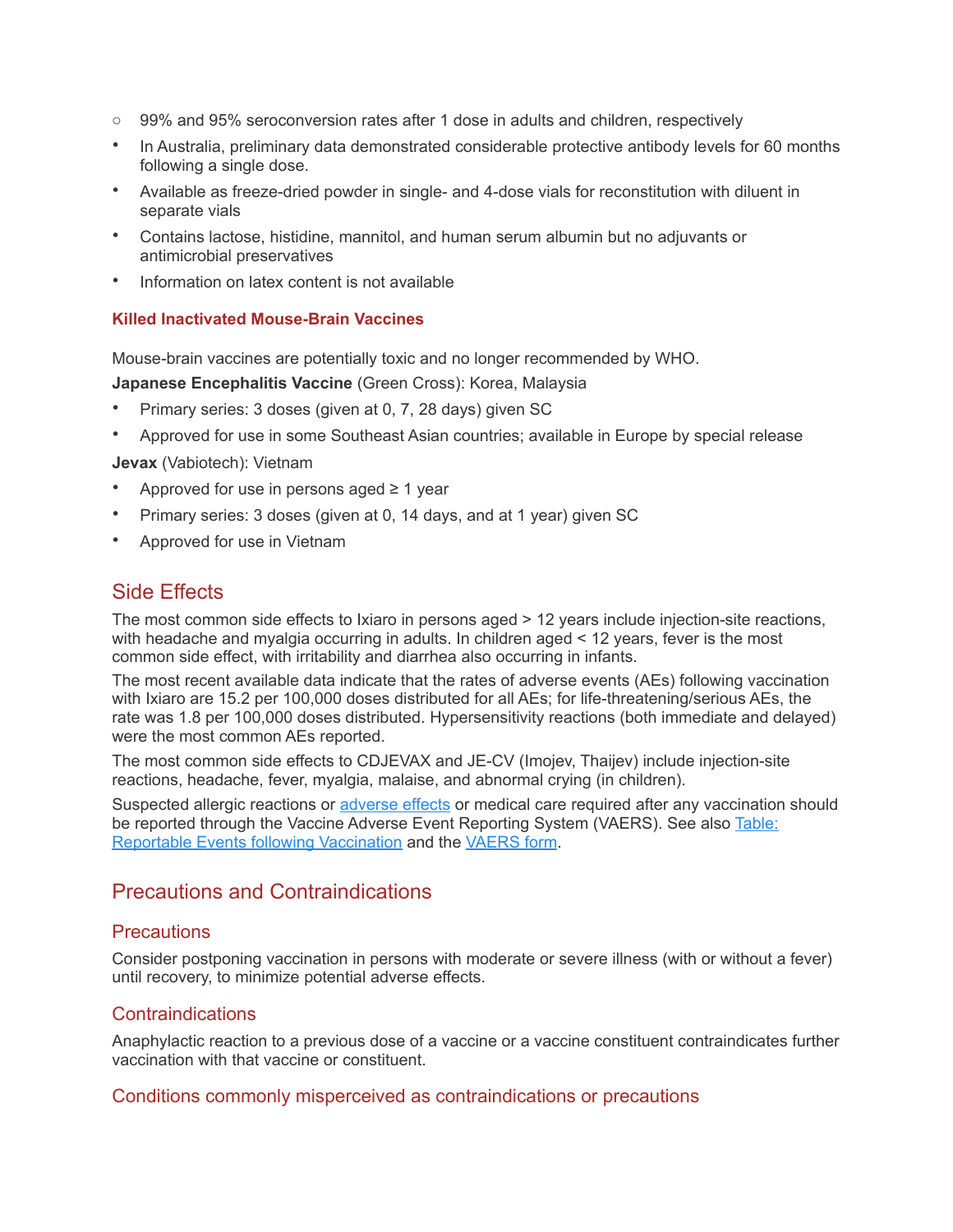Conditions incorrectly perceived as contraindications or precautions to vaccination (i.e., vaccines may be given under these conditions)

- Mild acute illness, with or without fever
- Mild to moderate local reaction (e.g., swelling, redness, soreness); low-grade or moderate fever after previous dose
- Lack of previous physical examination in a well-appearing person
- Current antimicrobial therapy
- Convalescent phase of illness
- Preterm birth
- Recent exposure to an infectious disease
- History of penicillin allergy, other nonvaccine allergies, relatives with allergies, or receiving allergen extract immunotherapy
- History of Guillain-Barré syndrome

## Bleeding Disorders

Ixiaro is an intramuscular injection and may pose a risk for persons with bleeding disorders or those receiving anticoagulation drugs. Consider scheduling vaccination just prior to the next dose of anticoagulant drugs. Morning anticoagulant doses can be deferred until after an early morning vaccine dose, or the vaccine dose can be given late in the afternoon in the case of evening anticoagulant doses. Use a fine-gauge needle (23-gauge or smaller) and apply firm, direct pressure to the site for at least 2 minutes following the injection. Do not rub or massage the injection site. A bruising rate of less than 4% results using this approach. See *[Bleeding Disorders and Vaccination](https://www.travax.com/library/bleeding-disorders-and-vaccination)*.

## Compromised Immunity and HIV

Immunocompromised individuals may have a diminished response to Ixiaro. Live attenuated vaccines CDJEVAX and JE-CV (Imojev, Thaijev) are contraindicated in immunocompromised persons. See *[Immunocompromised Travelers](https://www.travax.com/library/immunocompromised-travelers)* and *[HIV-Infected Travelers](https://www.travax.com/library/hiv-infected-travelers)*.

Household and other close contacts of immunocompromised persons should receive all age- and exposure-appropriate vaccines, with the exception of smallpox vaccine.

#### Pregnancy and Breastfeeding

Safety and efficacy data for Ixiaro (the only JE vaccine licensed in the U.S.) in pregnant women or breastfeeding mothers are not available. Use in pregnancy only if clearly needed (e.g., the theoretical risk of immunization is outweighed by the risk of infection).

Whether Ixiaro is excreted in human breast milk is unknown. Breastfeeding is not a contraindication; however, exercise caution when administering Ixiaro to a breastfeeding woman.

Although both inactivated and live attenuated vaccines are available outside the U.S., inactivated vaccines should be used in pregnant women and breastfeeding mothers, if indicated.

CDJEVAX and JE-CV (Imojev, Thaijev), live attenuated vaccines, are contraindicated in pregnant women and breastfeeding mothers. Pregnancy should be avoided for 28 days following vaccination with JE-CV and for 3 months following vaccination with CDJEVAX.

See *[Pregnant Travelers](https://www.travax.com/library/pregnant-travelers)* for additional information.

# **Compatibility**

Ixiaro (JE-VC) vaccine can be administered simultaneously with (or at any time before or after) other vaccines.